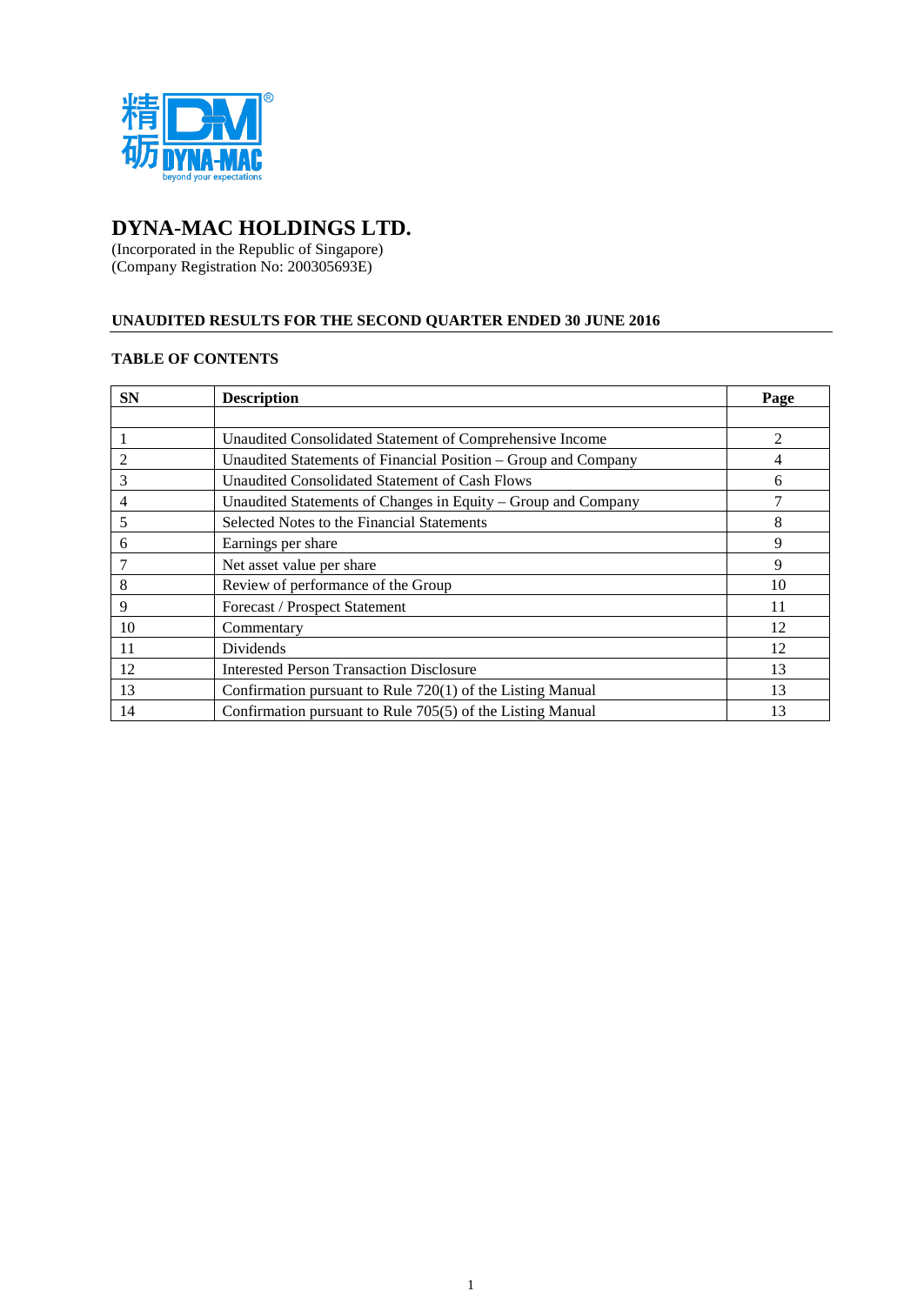**1(a)(i) A statement of comprehensive income (for the group), together with a comparative statement for the corresponding period of the immediately preceding financial year.**

|                                               |             | Group          |               |             |                          |               |
|-----------------------------------------------|-------------|----------------|---------------|-------------|--------------------------|---------------|
|                                               | 3 months    | 3 months       |               | 6 months    | 6 months                 |               |
|                                               | ended       | ended          | Change        | ended       | ended                    |               |
|                                               | 30 Jun 2016 | 30 Jun 2015    |               | 30 Jun 2016 | 30 Jun 2015              | Change        |
|                                               | \$2000      | \$2000         | $\frac{0}{0}$ | \$'000      | \$'000                   | $\frac{0}{0}$ |
|                                               |             |                |               |             |                          |               |
| Revenue                                       | 34,100      | 36,509         | $-6.6%$       | 120,828     | 76,319                   | 58.3%         |
| Cost of sales                                 | (19, 747)   | (39, 613)      | $-50.2%$      | (98, 033)   | (64, 840)                | 51.2%         |
| <b>Gross profit</b>                           | 14,353      | (3, 104)       | <b>NM</b>     | 22,795      | 11,479                   | 98.6%         |
| Gross profit margin                           | 42.1%       | $-8.5%$        |               | 18.9%       | 15.0%                    |               |
| Other gain/(losses)                           | 3,086       | 3,282          | $-6.0\%$      | (2,000)     | 355                      | <b>NM</b>     |
| Administrative expenses                       | (9,017)     | (8,167)        | 10.4%         | (17, 723)   | (16, 851)                | 5.2%          |
| Finance expenses                              | (906)       | (764)          | 18.6%         | (1,622)     | (1,522)                  | 6.6%          |
| Profit/(Loss) before tax                      | 7,516       | (8,753)        | <b>NM</b>     | 1,450       | (6, 539)                 | <b>NM</b>     |
| Tax (expense)/credit                          | (1,066)     | 260            | $\mathrm{NM}$ | (1,068)     | (367)                    | $\rm{NM}$     |
| Net profit/(loss) for the                     |             |                |               |             |                          |               |
| financial period                              | 6,450       | (8, 493)       | <b>NM</b>     | 382         | (6,906)                  | <b>NM</b>     |
|                                               |             |                |               |             |                          |               |
| Net profit margin                             | 18.9%       | $-23.3%$       |               | 0.3%        | $-9.0%$                  |               |
| Attributable to:-                             |             |                |               |             |                          |               |
| Equity holders of the Company                 | 6,410       | (5,312)        | <b>NM</b>     | 1,267       | (3,600)                  | <b>NM</b>     |
| Non-controlling interest                      | 40          | (3,181)        | <b>NM</b>     | (885)       | (3,306)                  | 73.2%         |
| Net profit/(loss) for the<br>financial period | 6,450       | (8, 493)       | <b>NM</b>     | 382         | (6,906)                  | <b>NM</b>     |
|                                               |             |                |               |             |                          |               |
| Other comprehensive                           |             |                |               |             |                          |               |
| income, net of tax:-                          |             |                |               |             |                          |               |
| Items that may be subsequently                |             |                |               |             |                          |               |
| reclassified to profit or loss                |             |                |               |             |                          |               |
| Cash flow hedge reserve                       | 88          | 358            | $-75.4%$      |             | $\overline{\phantom{a}}$ |               |
| Reclassification adjustment                   | 624         | $\overline{a}$ | 100.0%        | 624         | $\overline{\phantom{a}}$ | 100.0%        |
| Currency translation                          |             |                |               |             |                          |               |
| differences arising from                      | 192         | (838)          | <b>NM</b>     | 1,166       | (457)                    | $\rm{NM}$     |
| consolidation                                 |             |                |               |             |                          |               |
| <b>Total comprehensive</b>                    |             |                |               |             |                          |               |
| income/(loss) for the                         | 7,354       | (8,973)        | <b>NM</b>     | 2,172       | (7, 363)                 | $\mathbf{NM}$ |
| financial period                              |             |                |               |             |                          |               |
|                                               |             |                |               |             |                          |               |
| Attributable to:-                             |             |                |               |             |                          |               |
| Equity holders of the Company                 | 7,355       | (5,578)        | NM            | 3,141       | (3,995)                  | <b>NM</b>     |
| Non-controlling interest                      | (1)         | (3, 395)       | 100.0%        | (969)       | (3,368)                  | 71.2%         |
| <b>Total comprehensive</b>                    |             |                |               |             |                          |               |
| income/(loss) for the                         | 7,354       | (8,973)        | <b>NM</b>     | 2,172       | (7, 363)                 | <b>NM</b>     |
| financial period                              |             |                |               |             |                          |               |

# **UNAUDITED CONSOLIDATED STATEMENT OF COMPREHENSIVE INCOME FOR THE SECOND QUARTER ENDED 30 JUNE**

NM- not meaningful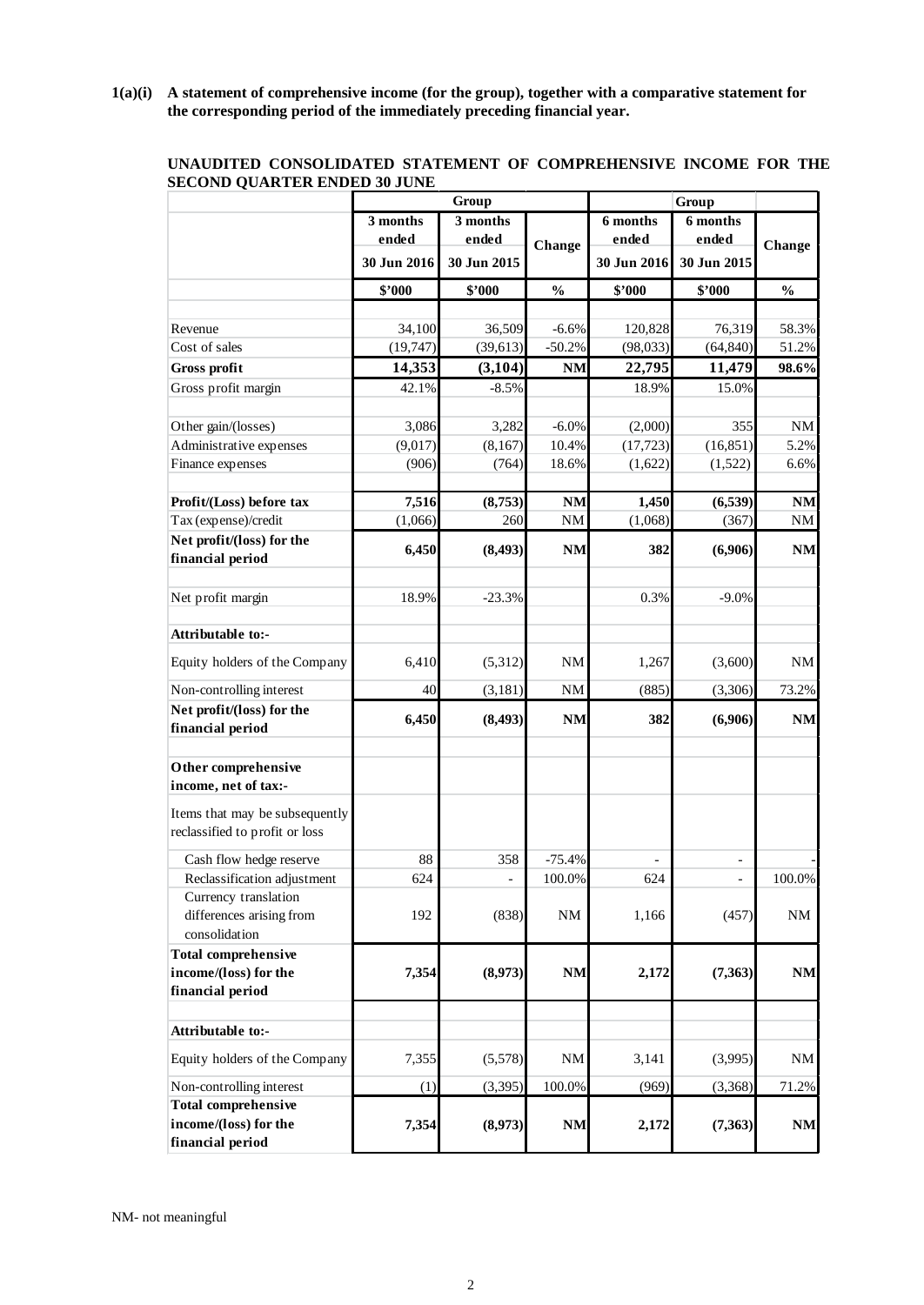# **1(a)(ii) The statement of comprehensive income is arrived at after charging/(crediting) the following:-**

The Group's profit is stated after charging/(crediting):-

|                                                                       |                   | Group             |               | Group             |                   |               |  |
|-----------------------------------------------------------------------|-------------------|-------------------|---------------|-------------------|-------------------|---------------|--|
|                                                                       | 3 months<br>ended | 3 months<br>ended | <b>Change</b> | 6 months<br>ended | 6 months<br>ended | <b>Change</b> |  |
|                                                                       | 30 Jun 2016       | 30 Jun 2015       |               | 30 Jun 2016       | 30 Jun 2015       |               |  |
|                                                                       | \$'000            | \$'000            | $\frac{0}{0}$ | \$2000            | \$7000            | $\frac{0}{0}$ |  |
| The Group's (loss)/profit is stated after charging/(crediting):-      |                   |                   |               |                   |                   |               |  |
| Rental income (Note 1)                                                | (39)              | (143)             | $-72.7%$      | (74)              | (314)             | $-76.4%$      |  |
| Interest income - bank deposits                                       | (37)              | (112)             | $-67.0%$      | (160)             | (213)             | $-24.9%$      |  |
| Interest expenses                                                     | 833               | 691               | 20.5%         | 1,475             | 1,376             | 7.2%          |  |
| Amortisation of deferred finance charge                               | 73                | 74                | $-1.4%$       | 147               | 147               |               |  |
| Depreciation of property, plant and equipment                         | 2,957             | 3,749             | $-21.1%$      | 6,053             | 8,078             | $-25.1%$      |  |
| Unrealised fair value loss/(gain) on derivative financial instruments | 193               | (4,079)           | <b>NM</b>     | (1,300)           | (1,499)           | 13.3%         |  |
| Foreign exchange (gain)/loss, net                                     | (3,070)           | 1,387             | <b>NM</b>     | 3,822             | 2,313             | 65.2%         |  |
| (Gain on disposal)/Write off property, plant and equipment, net       | (12)              | (11)              | 9.1%          | (16)              |                   | NM            |  |
|                                                                       |                   |                   |               |                   |                   |               |  |

Note 1 - Rental income comprises mainly rental income of container-office and warehouse.

NM - not meaningful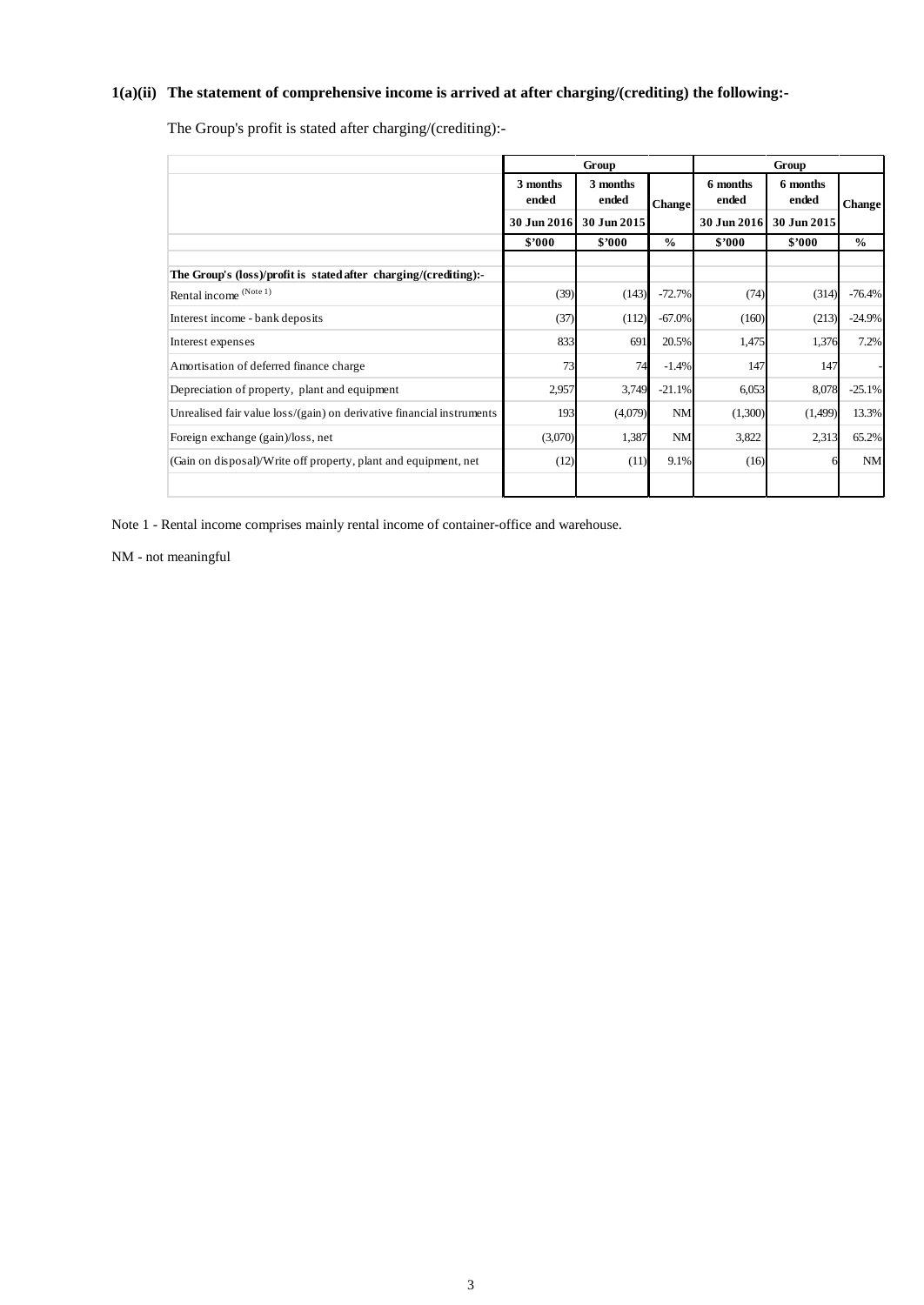**1(b)(i) A balance sheet (for the issuer and group), together with a comparative statement as at the end of the immediately preceding financial year**

|                                             | Group   |                         | Company                  |                         |  |
|---------------------------------------------|---------|-------------------------|--------------------------|-------------------------|--|
|                                             |         | 30 Jun 2016 31 Dec 2015 |                          | 30 Jun 2016 31 Dec 2015 |  |
|                                             | \$7000  | \$2000                  | \$7000                   | \$7000                  |  |
| <b>ASSETS</b>                               |         |                         |                          |                         |  |
| <b>Current Assets</b>                       |         |                         |                          |                         |  |
| Cash and cash equivalent                    | 121,477 | 85,211                  | 586                      | 548                     |  |
| Restricted cash at bank                     | 1,071   | 1,071                   | 1,071                    | 1,071                   |  |
| Trade and other receivables                 | 109,601 | 161,654                 | 108,873                  | 109,785                 |  |
| <b>Inventories</b>                          | 6,822   | 9,147                   |                          |                         |  |
| Construction contract work-in-progress      |         | 459                     |                          |                         |  |
| Other current assets                        | 2,528   | 1,999                   | 7                        | 18                      |  |
|                                             | 241,499 | 259,541                 | 110,537                  | 111,422                 |  |
| <b>Non-Current Assets</b>                   |         |                         |                          |                         |  |
| Restricted cash at bank                     | 2,143   | 2,143                   | 2,143                    | 2,143                   |  |
| Club memberships                            | 407     | 407                     |                          |                         |  |
| Investment in subsidiaries                  |         |                         | 31,605                   | 31,605                  |  |
| Loan to a subsidiary                        |         |                         | 50,000                   | 50,000                  |  |
| Goodwill                                    | 5,556   | 5,556                   |                          |                         |  |
| Investment properties                       | 13,600  | 13,600                  |                          |                         |  |
| Property, plant and equipment               | 89,842  | 94,461                  |                          |                         |  |
|                                             | 111,548 | 116,167                 | 83,748                   | 83,748                  |  |
| <b>Total Assets</b>                         | 353,047 | 375,708                 | 194,285                  | 195,170                 |  |
|                                             |         |                         |                          |                         |  |
| <b>LIABILITIES</b>                          |         |                         |                          |                         |  |
| <b>Current Liabilities</b>                  |         |                         |                          |                         |  |
| Trade and other payables                    | 81,602  | 105,166                 | 974                      | 1,492                   |  |
| Derivative financial instrument             |         | 1,924                   | $\overline{\phantom{0}}$ |                         |  |
| Borrowings                                  | 35,037  | 34,231                  |                          |                         |  |
| Current income tax liabilities              | 2,520   | 2,802                   | ÷.                       |                         |  |
|                                             | 119,159 | 144,123                 | 974                      | 1,492                   |  |
| <b>Non-Current Liabilities</b>              |         |                         |                          |                         |  |
| Borrowings                                  | 49,802  | 49,671                  | 49,679                   | 49,532                  |  |
| Deferred income tax liabilities             | 1,408   | 1,408                   |                          |                         |  |
|                                             | 51,210  | 51,079                  | 49,679                   | 49,532                  |  |
| <b>Total Liabilities</b>                    | 170,369 | 195,202                 | 50,653                   | 51,024                  |  |
| <b>Net Assets</b>                           | 182,678 | 180,506                 | 143,632                  | 144,146                 |  |
| <b>EQUITY</b>                               |         |                         |                          |                         |  |
| Capital and reserves attributable to equity |         |                         |                          |                         |  |
| holders of the Company                      |         |                         |                          |                         |  |
| Share capital                               | 145,271 | 145,271                 | 145,271                  | 145,271                 |  |
| Cash flow hedge reserve                     |         | (624)                   |                          |                         |  |
| Foreign currency translation reserves       | 1,350   | 100                     |                          |                         |  |
| Asset revaluation reserve                   | 633     | 633                     |                          |                         |  |
| Retained profits                            | 34,091  | 32,824                  | (1,639)                  | (1,125)                 |  |
| Share capital & reserve                     | 181,345 | 178,204                 | 143,632                  | 144,146                 |  |
| Non-controlling interest                    | 1,333   | 2,302                   |                          |                         |  |
| <b>Total Equity</b>                         | 182,678 | 180,506                 | 143,632                  | 144,146                 |  |

**UNAUDITED STATEMENT OF FINANCIAL POSITION AS AT 30 JUNE**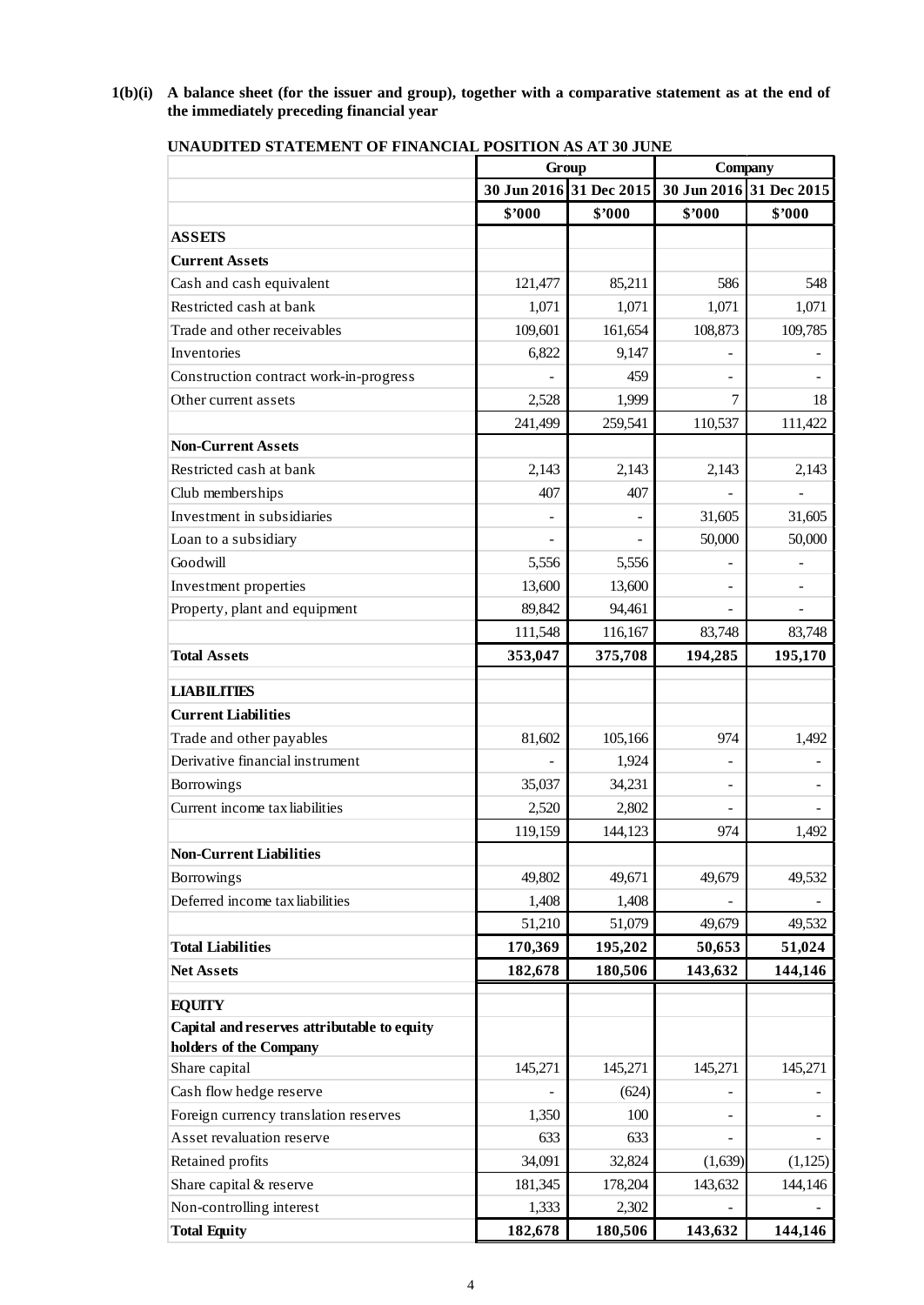**1(b)(ii) In relation to the aggregate amount of the group's borrowings and debt securities, specify the following as at the end of the current financial period reported on with comparative figures as at the end of the immediately preceding financial year:-**

|                                      | As at 30 Jun 2016                                    |        | As at 31 Dec 2015 |           |  |
|--------------------------------------|------------------------------------------------------|--------|-------------------|-----------|--|
|                                      | <b>Unsecured</b><br><b>Secured</b><br><b>Secured</b> |        |                   | Unsecured |  |
|                                      | \$2000                                               | \$2000 | \$2000            | \$2000    |  |
| Amount repayable in one year or less | 35,037                                               |        | 40                | 34,191    |  |
| Amount repayable after one year      | 122                                                  | 49,680 | 139               | 49,532    |  |

Details of any collateral:-

The Group's borrowings are secured by the rights to the leased site equipment and tools and motor vehicles.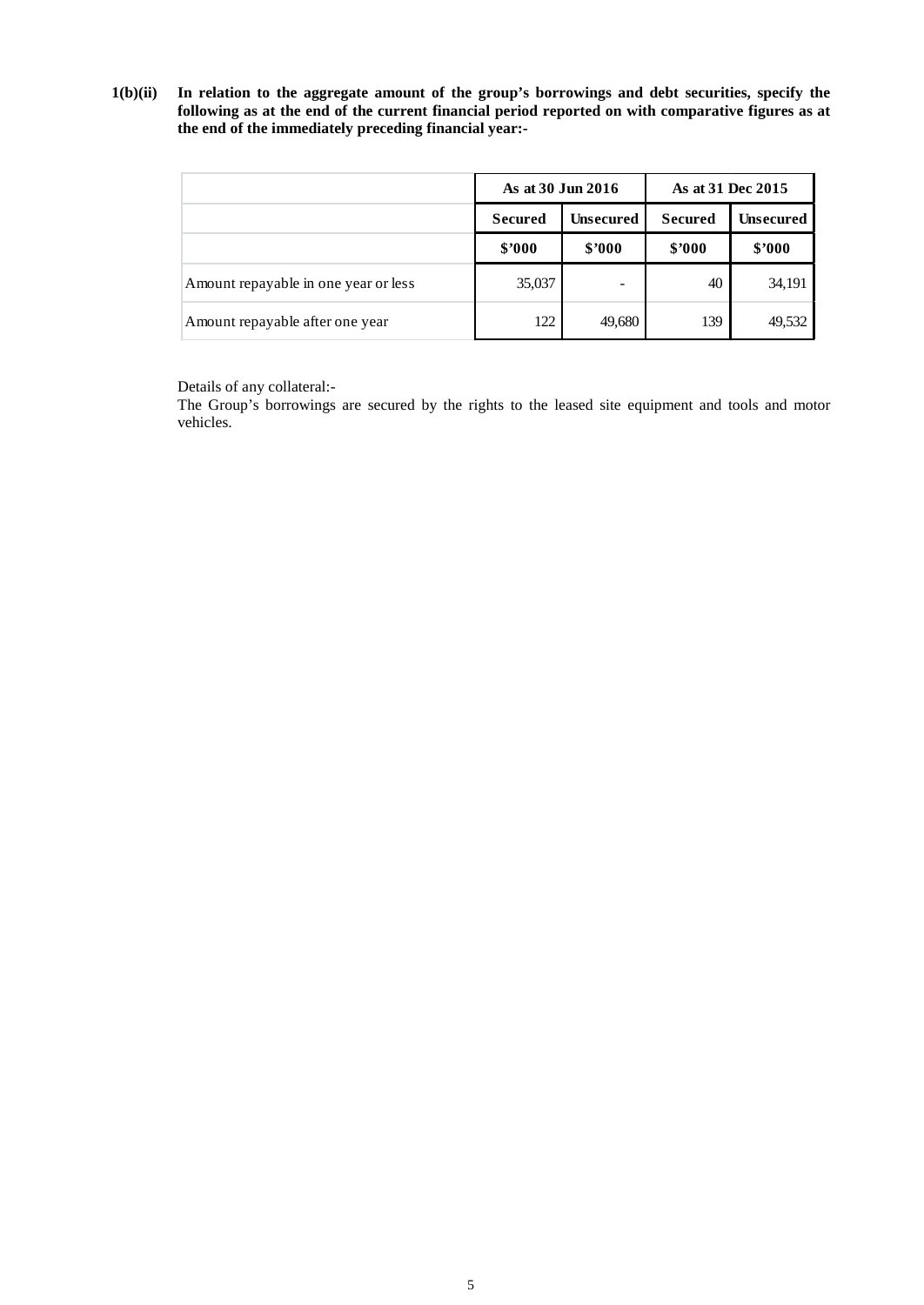**1(c) A cash flow statement (for the group), together with a comparative statement for the corresponding period of the immediately preceding financial year.**

| UNAUDITED CONSOLIDATED STATEMENT OF CASH FLOWS FOR THE SECOND |  |  |  |  |
|---------------------------------------------------------------|--|--|--|--|
| <b>QUARTER ENDED 30 JUNE</b>                                  |  |  |  |  |

|                                                                    | 3 months                    | 3 months       | 6 months                 | 6 months       |  |
|--------------------------------------------------------------------|-----------------------------|----------------|--------------------------|----------------|--|
|                                                                    | ended                       | ended          | ended                    | ended          |  |
|                                                                    | 30 Jun 2016                 | 30 Jun 2015    | 30 Jun 2016              | 30 Jun 2015    |  |
|                                                                    | <b>S\$'000</b>              | <b>S\$'000</b> | <b>S\$'000</b>           | <b>S\$'000</b> |  |
| <b>Cash Flows From Operating Activities</b>                        |                             |                |                          |                |  |
| Net profit/(loss)                                                  | 6,450                       | (8, 493)       | 382                      | (6,906)        |  |
| Adjustment for:                                                    |                             |                |                          |                |  |
| - Income tax                                                       | 1,066                       | (260)          | 1,068                    | 367            |  |
| - Depreciation of property, plant and equipment                    | 2,957                       | 3,749          | 6,053                    | 8,078          |  |
| - Gain on disposal of property, plant and equipment, net           | (12)                        | (11)           | (16)                     | (11)           |  |
| - Interest income                                                  | (37)                        | (112)          | (160)                    | (213)          |  |
| - Interest expense                                                 | 833                         | 691            | 1,475                    | 1,376          |  |
| - Amortisation of deferred finance charge                          | 73                          | 74             | 147                      | 147            |  |
| - Fair value gain on derivative financial instruments              | 193                         | (4,079)        | (1,300)                  | (1, 499)       |  |
| - Unrealised translation gain                                      | $\mathcal{L}^{\mathcal{A}}$ | $\overline{a}$ | ÷.                       | 17             |  |
| - Allowance for doubtful debts                                     | $\overline{a}$              | (155)          | $\overline{a}$           | 367            |  |
|                                                                    | 11,523                      | (8,596)        | 7,649                    | 1,723          |  |
| Changes in working capital                                         |                             |                |                          |                |  |
| - Trade and other receivables                                      | 33,110                      | 46,178         | 51,933                   | 48,074         |  |
| - Construction contract work-in-progress                           | $\overline{a}$              | 7,075          | 459                      | 7,435          |  |
| - Inventories                                                      | (9)                         | 266            | 2,325                    | 3,041          |  |
| - Other current assets                                             | (413)                       | (207)          | (529)                    | (345)          |  |
| - Trade and other payables                                         | (41, 197)                   | (5, 722)       | (23,964)                 | (41,085)       |  |
| Cash provided by operations                                        | 3,014                       | 38,994         | 37,873                   | 18,843         |  |
| Interest received                                                  | 37                          | 112            | 160                      | 213            |  |
| Income tax paid, net                                               | (1, 348)                    | (2,653)        | (1,350)                  | (2,664)        |  |
| Net cash provided by operating activities                          | 1,703                       | 36,453         | 36,683                   | 16,392         |  |
| Cash flows from investing activities                               |                             |                |                          |                |  |
| - Additions to property, plant and equipment                       | (524)                       | (2,668)        | (1,349)                  | (3,597)        |  |
| - Proceeds from disposal of property, plant amd equipment          | 13                          | 12             | 17                       | 12             |  |
| - Increase in bank deposits with maturity more than 3 months       | $\overline{a}$              | (19)           | $\overline{\phantom{a}}$ | (36)           |  |
| Net cash used in investing activities                              | (511)                       | (2,675)        | (1,332)                  | (3,621)        |  |
| <b>Cash flows from financing activities</b>                        |                             |                |                          |                |  |
| - Proceeds for bank borrowings                                     | $\overline{a}$              | 7.986          | 810                      | 30,707         |  |
| - Interest expense paid                                            | (503)                       | (773)          | (1,075)                  | (1,376)        |  |
| - Dividend paid to equity holders of the Company                   | ÷                           | (15, 348)      |                          | (15, 348)      |  |
| - Repayment of finance lease liabilities                           | (10)                        | (34)           | (20)                     | (68)           |  |
| Net cash used in financing activities                              | (513)                       | (8, 169)       | (285)                    | 13,915         |  |
| Net increase in cash and cash equivalents                          | 679                         | 25,609         | 35,066                   | 26,686         |  |
| Effect of currency translation on cash and cash equivalents        | 1,326                       | (154)          | 1,200                    | (154)          |  |
| Cash and cash equivalents at the beginning of the financial period | 119,472                     | 16,956         | 85,211                   | 15,879         |  |
| Cash and cash equivalents at the end of the financial period       | 121,477                     | 42,411         | 121,477                  | 42,411         |  |

For the purpose of the consolidated statement of cash flows, the consolidated cash and cash at bank as at the end of the financial period comprised the following:-

|                                                          | 3 months                 | 3 months             | 6 months                 | 6 months             |
|----------------------------------------------------------|--------------------------|----------------------|--------------------------|----------------------|
|                                                          | ended<br>30 Jun 2016     | ended<br>30 Jun 2015 | ended<br>30 Jun 2016     | ended<br>30 Jun 2015 |
|                                                          | <b>S\$'000</b>           | <b>S\$'000</b>       | <b>S\$'000</b>           | <b>S\$'000</b>       |
|                                                          |                          |                      |                          |                      |
| Cash and cash equivalents at end of the financial period | 121.477                  | 42.411               | 121.477                  | 42,411               |
| Add: bank deposits with maturity more than 3 months      | $\overline{\phantom{a}}$ | 26,312               | $\overline{\phantom{a}}$ | 26,312               |
| Cash and bank balances                                   | 121,477                  | 68,723               | 121,477                  | 68,723               |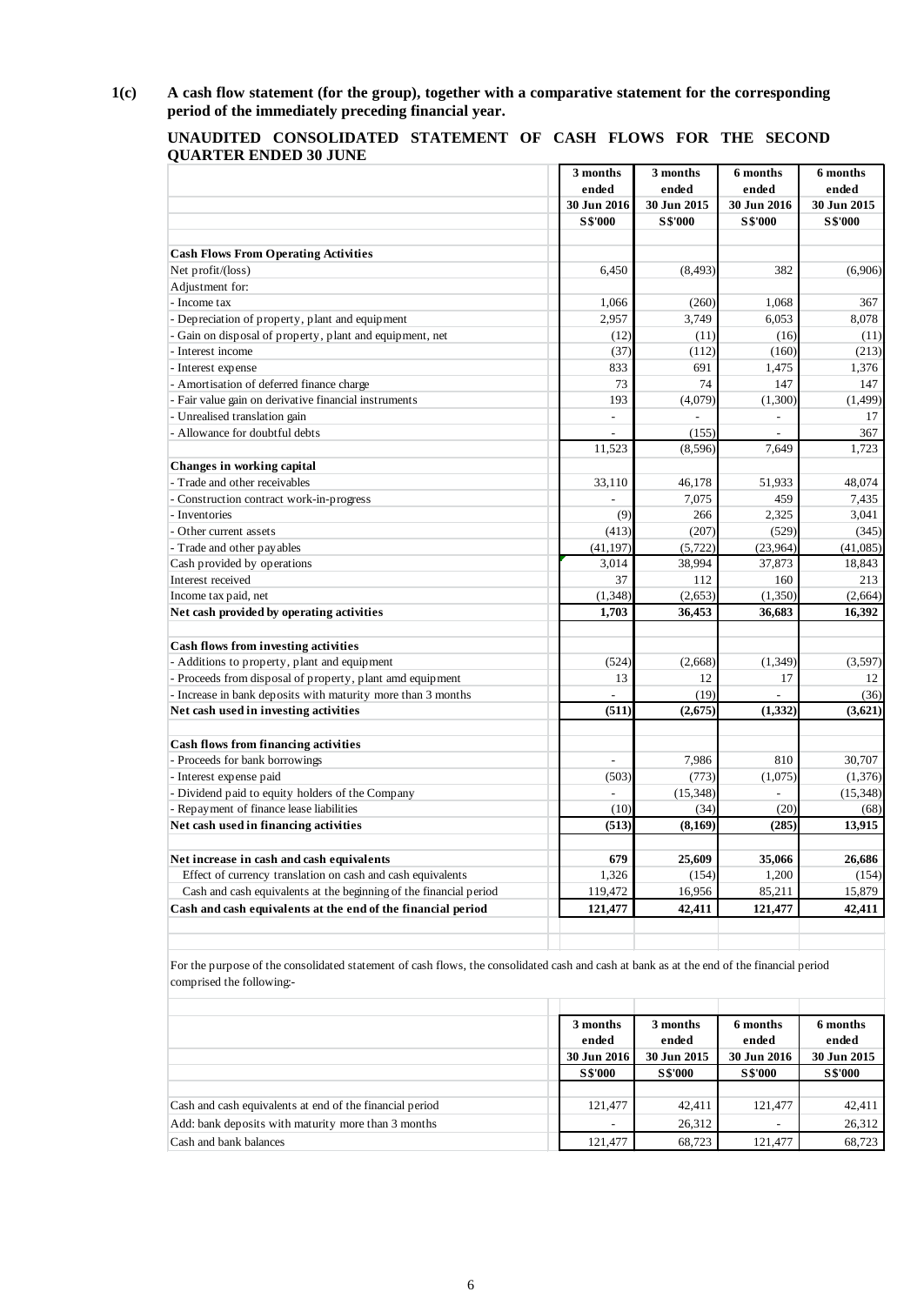**1(d)(i) A statement (for the issuer and group) showing either (i) all changes in equity or (ii) changes in equity other than those arising from capitalisation issues and distributions to shareholders, together with a comparative statement for the corresponding period of the immediately preceding financial year.**

# **STATEMENT OF CHANGES IN EQUITY**

|                                                     |                         |                            |                               | <b>Attributable to equity holders of the Company</b> |                                               |              |                                 |                        |
|-----------------------------------------------------|-------------------------|----------------------------|-------------------------------|------------------------------------------------------|-----------------------------------------------|--------------|---------------------------------|------------------------|
|                                                     | <b>Share</b><br>capital | <b>Retained</b><br>profits | Cash flow<br>hedge<br>reserve | Asset<br>revaluation<br>reserve                      | Foreign<br>currency<br>translation<br>reserve | <b>Total</b> | Non-<br>controlling<br>interest | <b>Total</b><br>equity |
|                                                     | \$2000                  | \$'000                     | \$2000                        | \$'000                                               | \$2000                                        | \$'000       | \$2000                          | \$'000                 |
| Group                                               |                         |                            |                               |                                                      |                                               |              |                                 |                        |
| Balance at 1 January 2016                           | 145,271                 | 32,824                     | (624)                         | 633                                                  | 100                                           | 178,204      | 2,302                           | 180,506                |
| 102016                                              |                         |                            |                               |                                                      |                                               |              |                                 |                        |
| Total comprehensive income for the financial period |                         | (5, 143)                   | (88)                          |                                                      | 1.017                                         | (4,214)      | (968)                           | (5,182)                |
| Balance at 31 March 2016                            | 145,271                 | 27,681                     | (712)                         | 633                                                  | 1,117                                         | 173,990      | 1,334                           | 175,324                |
| 202016                                              |                         |                            |                               |                                                      |                                               |              |                                 |                        |
| Total comprehensive income for the financial period |                         | 6,410                      | 712                           |                                                      | 233                                           | 7,355        | (1)                             | 7,354                  |
| <b>Balance at 30 June 2016</b>                      | 145,271                 | 34,091                     |                               | 633                                                  | 1,350                                         | 181,345      | 1,333                           | 182,678                |
| Company                                             |                         |                            |                               |                                                      |                                               |              |                                 |                        |
| Balance at 1 January 2016                           | 145,271                 | (1,125)                    |                               |                                                      |                                               | 144,146      |                                 | 144,146                |
| 102016                                              |                         |                            |                               |                                                      |                                               |              |                                 |                        |
| Total comprehensive income for the financial year   |                         | (235)                      |                               |                                                      |                                               | (235)        |                                 | (235)                  |
| Balance at 31 March 2016                            | 145,271                 | (1,360)                    |                               |                                                      |                                               | 143,911      |                                 | 143,911                |
| 2Q2016                                              |                         |                            |                               |                                                      |                                               |              |                                 |                        |
| Total comprehensive income for the financial period |                         | (279)                      |                               |                                                      |                                               | (279)        |                                 | (279)                  |
| <b>Balance at 30 June 2016</b>                      | 145,271                 | (1,639)                    |                               |                                                      |                                               | 143,632      |                                 | 143,632                |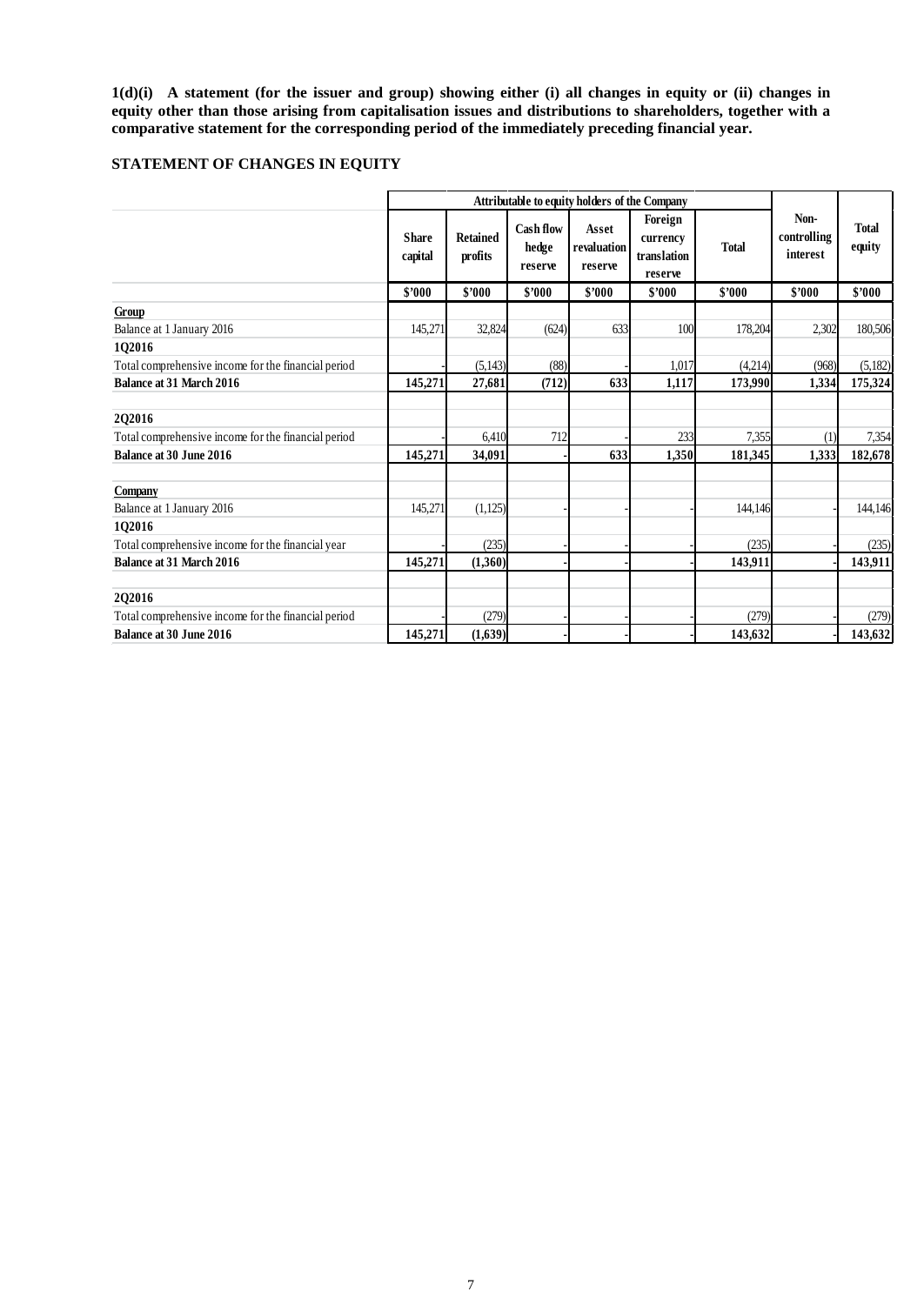**1(d)(ii) Details of any changes in the company's share capital arising from rights issue, bonus issue, share buy-backs, exercise of share options or warrants, conversion of other issues of equity securities, issue of shares for cash or as consideration for acquisition or for any other purpose since the end of the previous period reported on. State also the number of shares that may be issued on conversion of all the outstanding convertibles, as well as the number of shares held as treasury shares, if any, against the total number of issued shares excluding treasury shares of the issuer, as at the end of the current financial period reported on and as at the end of the corresponding period of the immediately preceding financial year.**

|                            | Number of<br><b>Ordinary Shares</b> | <b>Resultant issued</b><br>share capital |  |
|----------------------------|-------------------------------------|------------------------------------------|--|
| Balance as at 30 June 2016 | 1,023,211,000                       | 145,271,346                              |  |

**1(d)(iii) To show the total number of issued shares excluding treasury shares as at the end of the current financial period and as at the end of the immediately preceding year.**

The Company did not hold any treasury shares as at 30 June 2016 and 31 December 2015. The Company's total number of issued shares excluding treasury shares as at 30 June 2016 and 31 December 2015 is 1,023,211,000.

**1(d)(iv) A statement showing all sales, transfers, disposal, cancellation and/or use of treasury shares as at the end of the current financial period reported on.**

Not applicable.

**2. Whether the figures have been audited or reviewed, and in accordance with which auditing standard or practice.**

The figures have not been audited or reviewed by the Group's independent auditor.

**3. Where the figures have been audited or reviewed, the auditors' report (including any qualifications or emphasis of a matter).**

Not applicable.

## **4. Whether the same accounting policies and methods of computation as in the issuer's most recently audited annual financial statements have been applied.**

The Group has adopted the same accounting policies and methods of computation adopted in the financial statements for the current reporting period, as those used for the audited consolidated financial statements for the financial year ended 31 December 2015.

**5. If there are any changes in the accounting policies and methods of computation, including any required by an accounting standard, what has changed, as well as the reasons for, and the effect of, the change.**

Not applicable.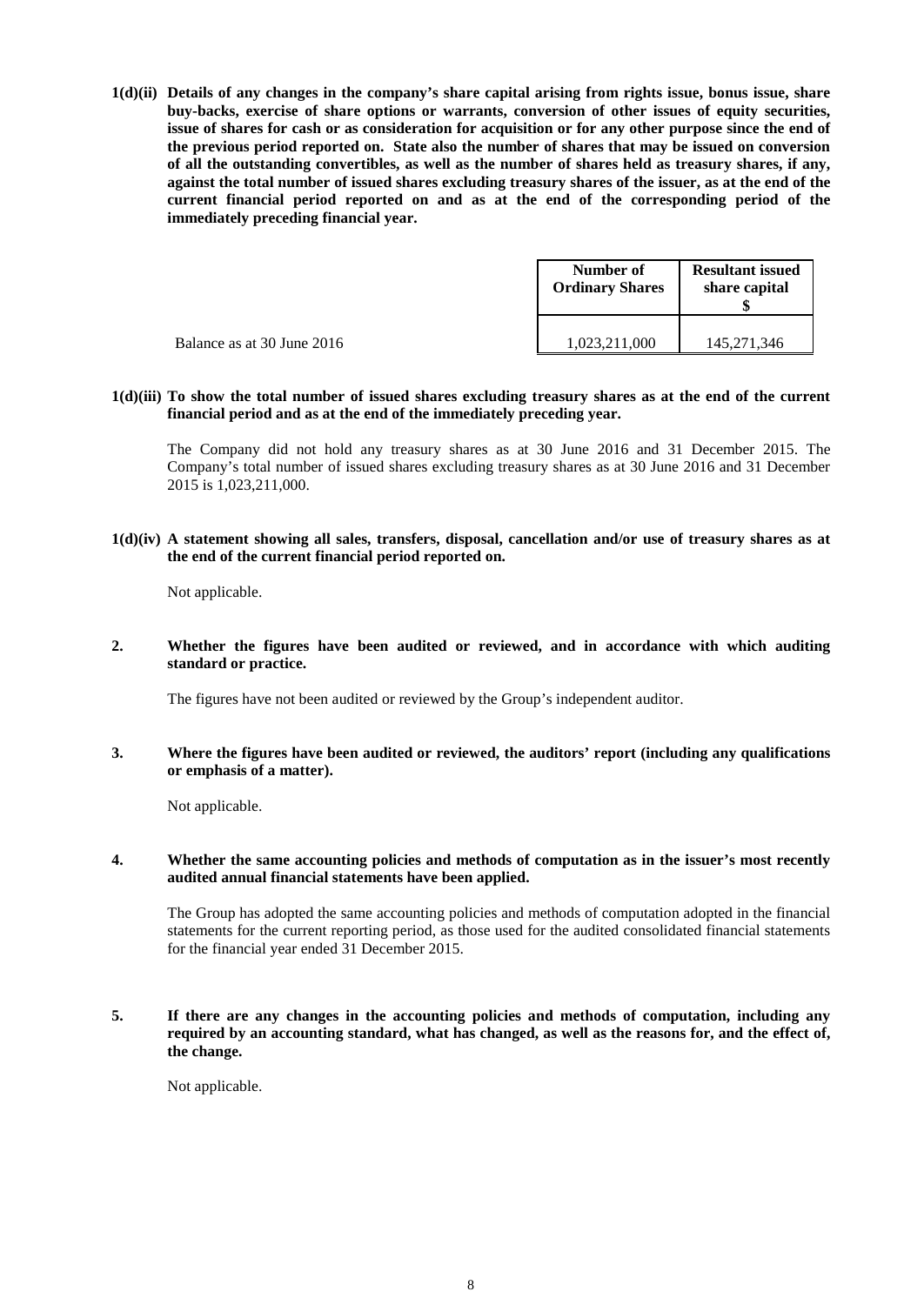**6. Earnings/(Loss) per ordinary share of the group for the current financial period reported on and the corresponding period of the immediately preceding financial year, after deducting any provision for preference dividends:-**

|                                                                                                              | Group             |                                        |                                                 |           |                   |  |  |
|--------------------------------------------------------------------------------------------------------------|-------------------|----------------------------------------|-------------------------------------------------|-----------|-------------------|--|--|
|                                                                                                              | 3 months<br>ended | 3 months<br>6 months<br>ended<br>ended |                                                 |           | 6 months<br>ended |  |  |
|                                                                                                              |                   |                                        | 30 Jun 2016 30 Jun 2015 30 Jun 2016 30 Jun 2015 |           |                   |  |  |
| Earnings/(Loss) Per Share (based on consolidated net profit<br>attributable to equity holders):-             |                   |                                        |                                                 |           |                   |  |  |
| Based on weighted average number of<br>ordinary shares in issue (cents)                                      | 0.63              | (0.52)                                 | 0.12                                            | (0.35)    |                   |  |  |
| On a fully diluted basis (cents)                                                                             | 0.63              | (0.52)                                 | 0.12                                            | (0.35)    |                   |  |  |
| Weighted average number of ordinary shares in issue.<br>for calculation of basic earnings per share ('000)   | 1,023,211         | 1,023,211                              | 1,023,211                                       | 1.023.211 |                   |  |  |
| Weighted average number of ordinary shares in issue.<br>for calculation of diluted earnings per share ('000) | 1,023,211         | 1,023,211                              | 1,023,211                                       | 1,023,211 |                   |  |  |

There were no potential dilutive shares for the financial period ended 30 June 2016.

- **7. Net asset value (for the issuer and group) per ordinary share based on the total number of issued shares excluding treasury shares of the issuer at the end of the:-**
	- **(a) current financial period reported on; and**
	- **(b) immediately preceding financial year**

|                                                                               | Group                   |           | Company   |           |                         |  |
|-------------------------------------------------------------------------------|-------------------------|-----------|-----------|-----------|-------------------------|--|
|                                                                               | 30 Jun 2016 31 Dec 2015 |           |           |           | 30 Jun 2016 31 Dec 2015 |  |
| Net asset value per ordinary share based on<br>existing share capital (cents) | 17.85                   | 17.64     | 14.04     | 14.09     |                         |  |
| Number of shares ('000)                                                       | 1,023,211               | 1,023,211 | 1,023,211 | 1,023,211 |                         |  |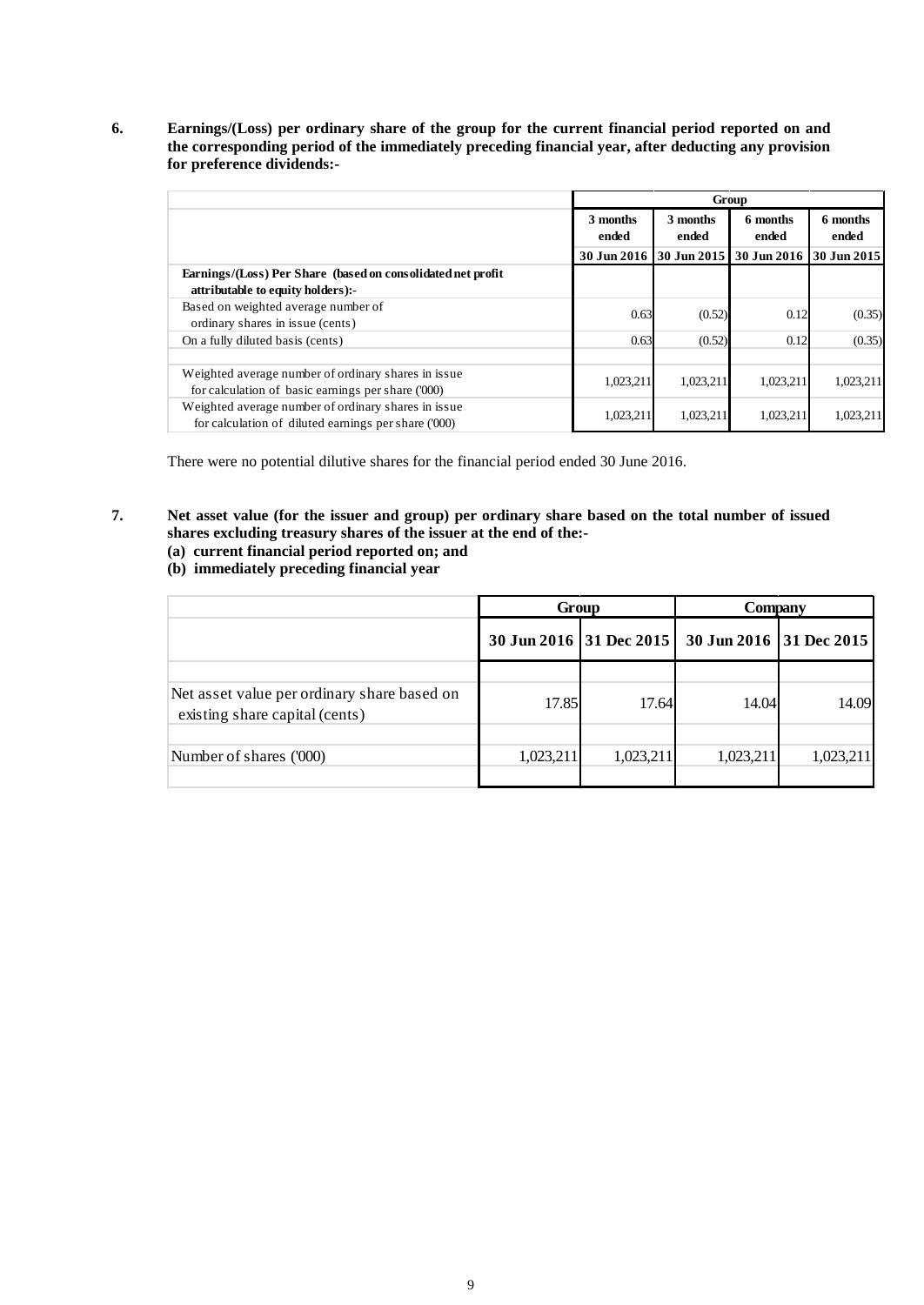- **8. A review of the performance of the group, to the extent necessary for a reasonable understanding of the group's business. It must include a discussion of the following:-**
	- **(a) any significant factors that affected the turnover, costs, and earnings of the group for the current financial period reported on, including (where applicable) seasonal or cyclical factors; and**
	- **(b) any material factors that affected the cash flow, working capital, assets or liabilities of the group during the current financial period reported on.**

#### **Income Statement Overview**

#### **Revenue**

Revenue decreased by \$2.4m or 6.6% from \$36.5m for the second quarter ended 30 June 2015 ("2Q2015") to \$34.1m for the second quarter 30 June 2016 ("2Q2016"). The decrease in revenue is due mainly to projects on hand were near their tail end of completion.

#### **Gross Profit/(Loss)**

Gross Profit for 2Q2016 was \$14.4m in contrast with a loss of \$3.1m in 2Q2015. This is due mainly to the higher progress in construction achieved in this quarter.

Gross profit margin for 2Q2016 was unusually high at 42.1% due to recognition of certain variation orders finally approved by the customers as the projects were nearing completion whilst the costs of such variation orders have been recognized in prior periods as and when these were committed.

#### **Other Gains/Losses**

Other gains for the period under review decreased by \$0.2m from \$3.3m in 2Q2015 to \$3.1m in 2Q2016. This is due mainly to the unrealized exchange gain/loss which was offsetted by the realized gain/loss for the respective quarters

#### **Administrative expenses**

Administrative expenses increased by \$0.8m from \$8.2m in 2Q2015 to \$9.0m in 2Q2016 due mainly to higher salaries and related costs after the annual appraisal carried out in last quarter of last year.

#### **Finance expenses**

Finance expense increased marginally by \$0.1m from \$0.8m in 2Q2015 to \$0.9m in 2Q2016.

#### **Income tax expense**

Income tax expense was recognised at the prevailing rates of the respective countries.. In 2Q2016, the effective income tax rate for the Group was not at 17% due mainly to losses recorded by overseas subsidiaries.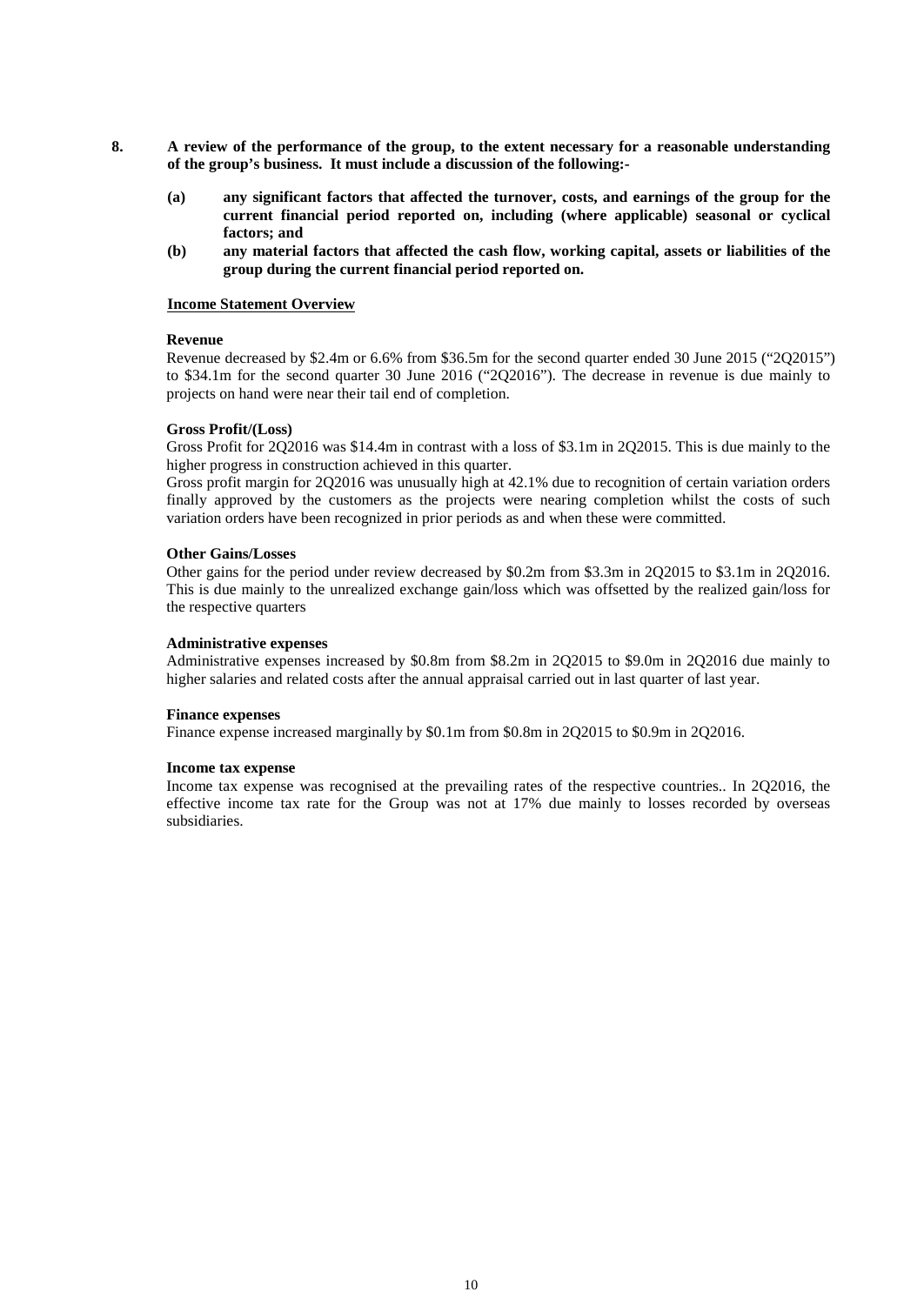## **Statement of Financial Position**

#### **Current Assets**

The Group's current assets decreased by \$18.0m from \$259.5m as at 31 December 2015 to \$241.5m as at 30 June 2016 due mainly to higher cash and cash equivalent but was partially offsetted by lower trade and other receiveables.

Cash and cash equivalent increased by \$36.3m from \$85.2m as at 31 December 2015 to \$121.5m as at 30 June 2016 due mainly to working capital changes.

Trade and other receivables as at 30 June 2016 was \$109.6m compared to \$161.7m as at 31 December 2015. The decrease of \$52.1m was due mainly to prompt collection of trade receivables in 2Q2016.

Inventories decreased from \$9.1m as at 31 December 2015 to \$6.8m as at 30 June 2016. The \$2.3m decrease was due mainly to utilisation of inventories for projects.

#### **Non-current assets**

Non-current assets as at 30 June 2016 was \$111.5m compared to \$116.2m as at 31 December 2015. The \$4.7m decrease is due mainly to the lower depreciation charge on the lower net book value of the property, plant and equipment.

## **Current Liabilities**

Current liabilities decreased by \$24.9m from \$144.1m as at 31 December 2015 to \$119.2m as at 30 June 2016. The decrease was due mainly to lower accrued project costs.

#### **Cash flow hedge reserve**

As the Group had closed its position on all cash flow hedge as at 30 June 2016, all revaluation gain or losses had been accounted in the profit and loss account. This is in contrast with a \$0.7m loss as at 31 December 2015.

## **9. Where a forecast, or a prospect statement, has been previously disclosed to shareholders, any variance between it and the actual results.**

No forecast or prospect statement has been previously disclosed to the shareholders.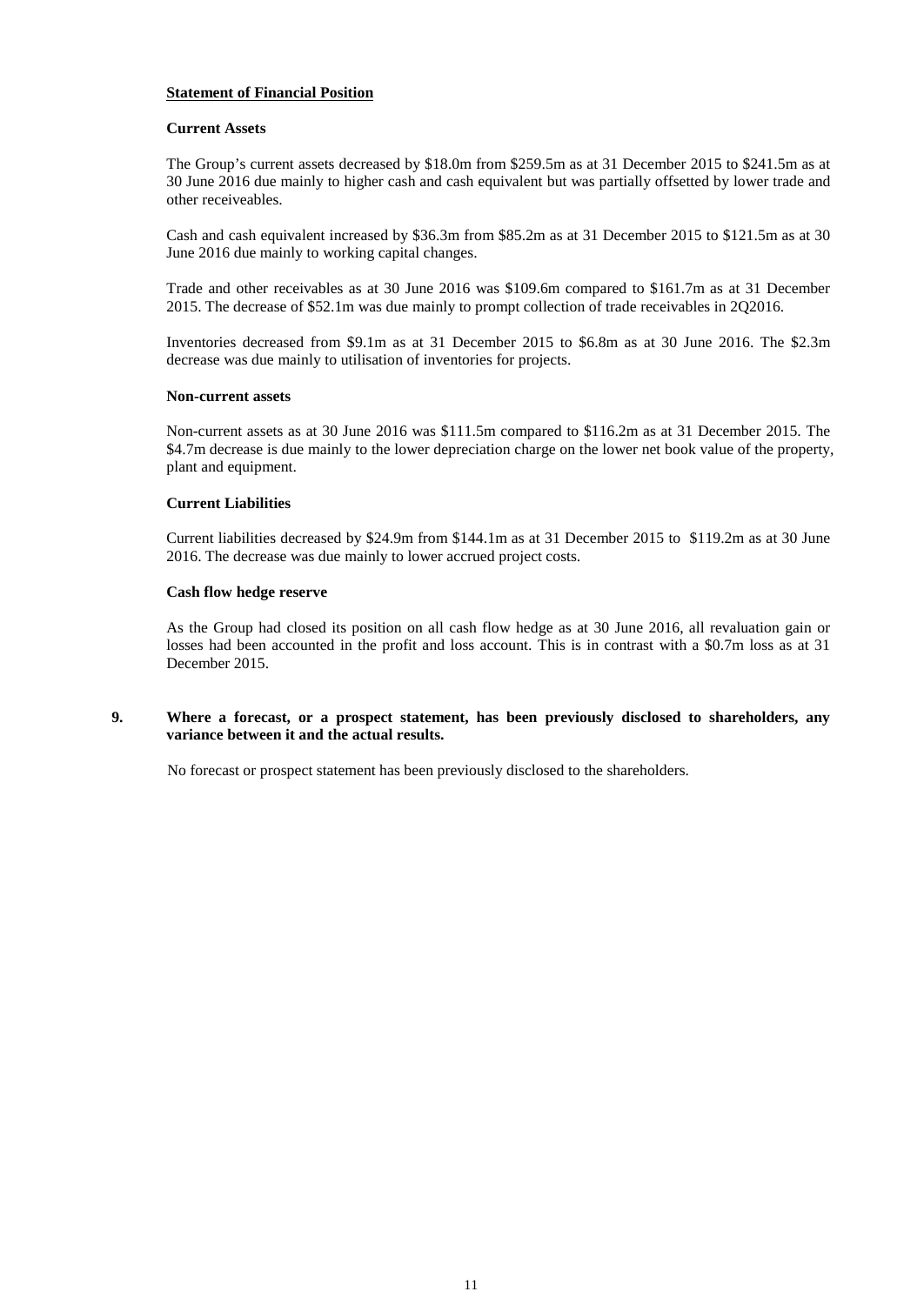## **10. A commentary at the date of the announcement of the significant trends and competitive conditions of the industry in which the group operates and any known factors or events that may affect the group in the next reporting period and the next 12 months.**

The Group has a net order book of \$38m with completion and deliveries extending into the second half of FY2016.

The market environment remains cautious and challenging as global exploration and production expenditure has not picked up. Being mindful of the challenges ahead, we are seeking ways to diversify our product and service base whilst continuing to improve productivity of our work force to better serve our customers. We are also embarking on rightsizing our operations to match work volume.

## **11. Dividend**

#### **(a) Current financial period reported on Any dividend declared for the current financial period reported on?**

No.

**(b) Corresponding period of the immediately preceding financial year Any dividend declared for the corresponding period of the immediately preceding financial year?**

No.

## **(c) Date payable**

Not applicable.

#### **(d) Books closure date**

Not applicable.

## **12. If no dividend has been declared (recommended), a statement to that effect.**

No dividend has been declared for the quarter ended 30 June 2016.